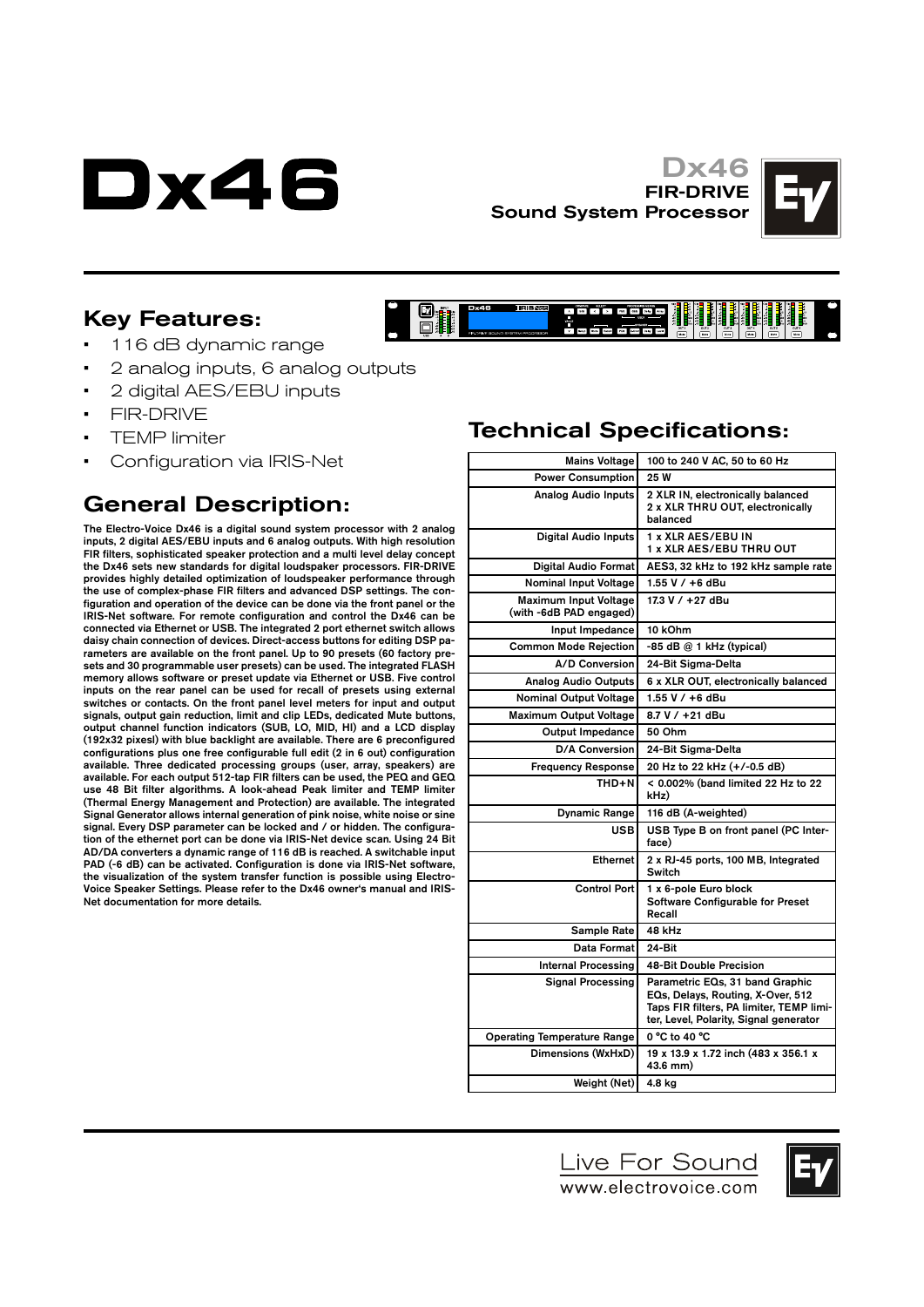

Dx46 FIR-DRIVE Sound System Processor



Block Diagram:



Live For Sound www.electrovoice.com

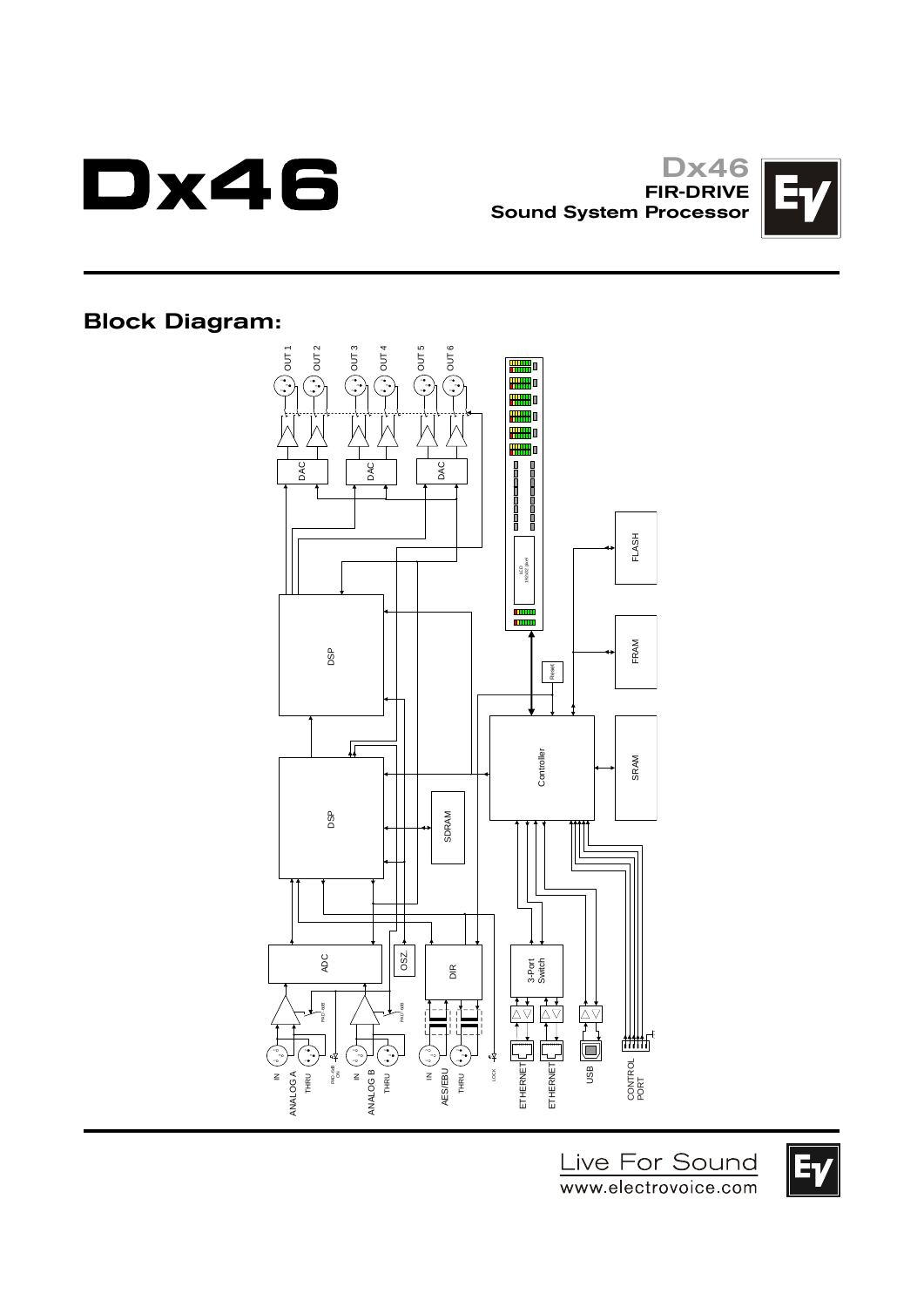

Dx46 FIR-DRIVE Sound System Processor



## DSP Signal Flow Chart:



Live For Sound www.electrovoice.com